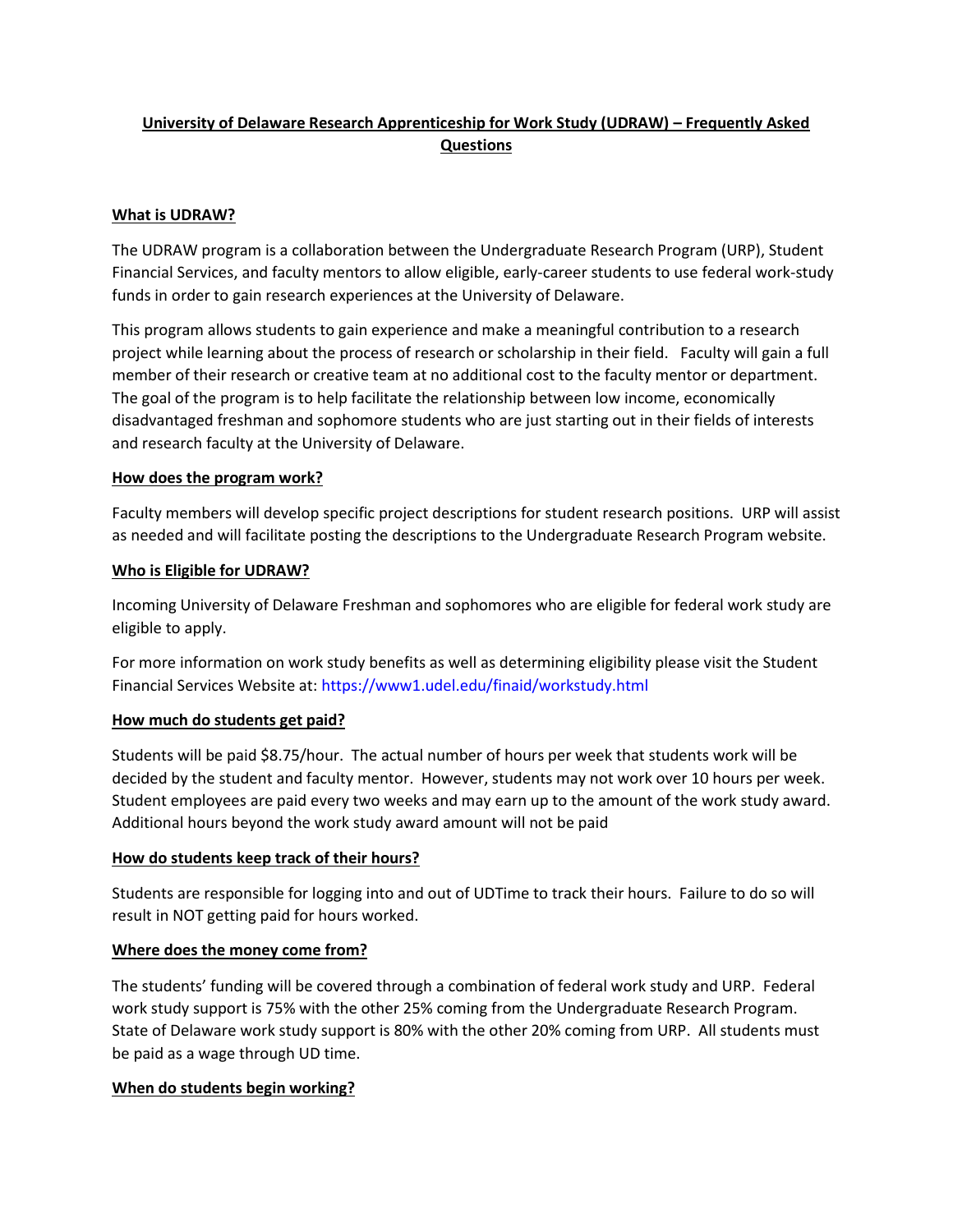Students may begin working as soon as they get on boarded into UDTime. Once students are selected, URP will start the hiring process. Please note the timeframe for which it takes for this process to be completed by the University can fluctuate between students. No student may work before the hiring process has been completed. URP will notify both faculty and student as soon as the student is active in the payroll system, at which point they may begin working. We will do our best to expedite the process. However, we do not have control over the amount of time it takes for the hiring to be completed.

# **When can students work until?**

The fall semester begins on Tuesday August 27<sup>th</sup> and runs until Thursday December 5<sup>th</sup>. Students may work up until the last day of the semester on Thursday December 5<sup>th</sup>.

# **What happens I run out of work study funds for the semester?**

Students can no longer continue to get paid after their work study funds are depleted.

# **Can faculty hire a junior or senior?**

If you have a work-study junior or senior you would like to hire, we will support that – provided you also hire a freshman or sophomore!

# **What happens if two faculty members wish to hire the same student?**

Students are hired on a first come / first serve basis. If students get hired for one work study position – they may not get hired for a second one. Therefore, students should be encouraged to apply only to those positions that they are seriously interested in.

# **Are there policies in place if a student employment does not work out?**

Yes. Faculty members have a right to terminate a student's employment. Faculty members should make every effort to coach the student and offer them the opportunity to improve before termination of employment. However, some situations may warrant immediate termination. In either case please notify URP of any situation that arises.

Faculty members are responsible for bringing their concerns about job performance to the student's attention. Progressive discipline should be used when applicable, including verbal warnings, written warning, and finally discharge. Written documentation of each disciplinary action should be maintained. Terminated students will not be replaced during the current academic term.

# **What is expected of me as a work study student?**

You are expected to give regular, punctual, efficient and cooperative performance on any job that you accept. Work study positions are real jobs. Your faculty supervisor is counting on you to be there when you are scheduled. It is unacceptable for you to make a habit of being late or not showing up. Always contact your supervisor if you are unable to work. Consistent lateness or missing work is cause for termination. If you have an unexpected emergency please make sure to call or inform your faculty supervisor. You should arrange a mutually agreeable work schedule with their supervisor. Arrange a work schedule that does not interfere with your class schedule.